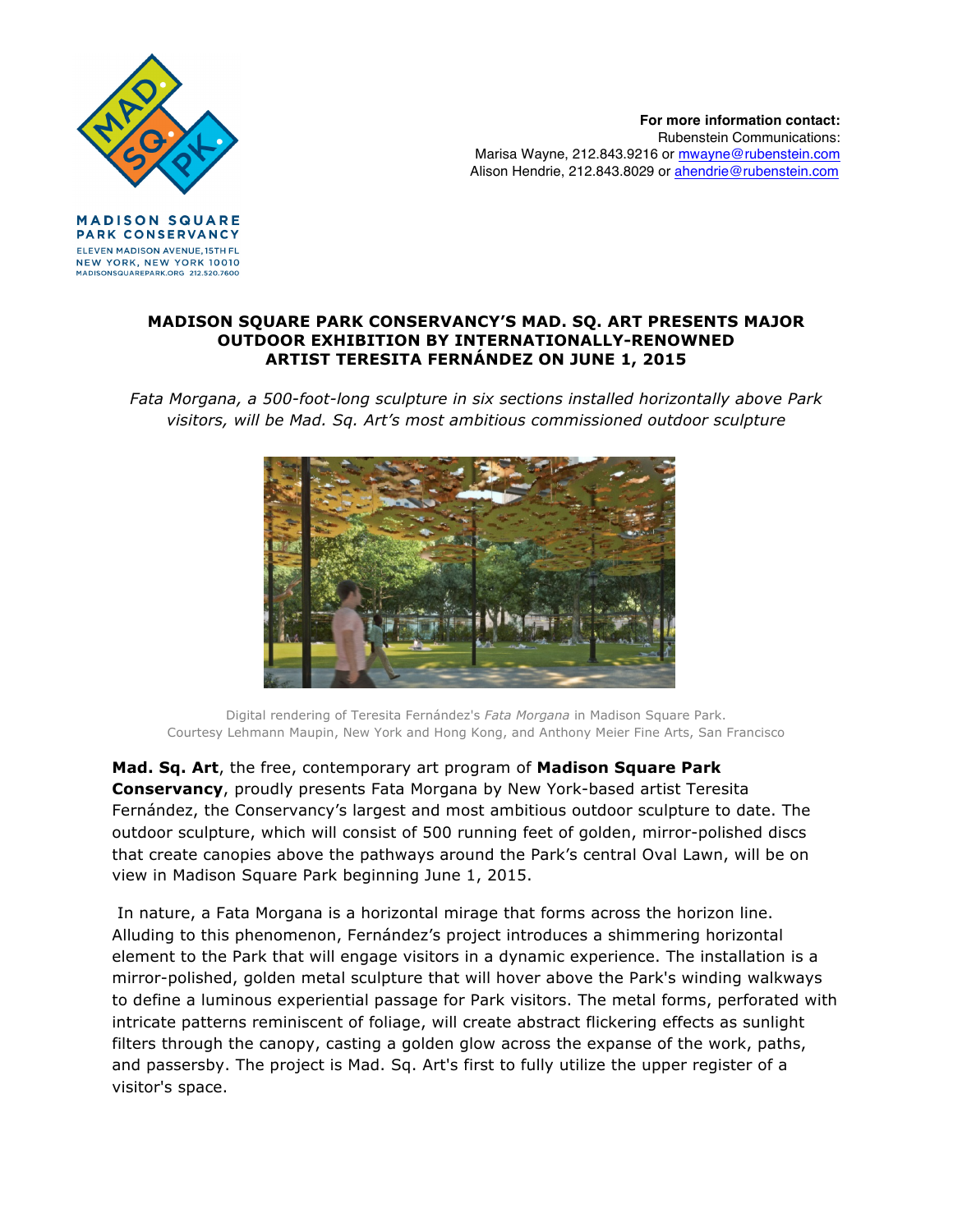Teresita Fernández (American, b. 1968), a 2005 MacArthur Fellow, is best known for her prominent public sculptures and unconventional use of materials. Her work is characterized by an interest in perception and the psychology of looking. Her experiential, large-scale works are often inspired by landscape and natural phenomena as well as diverse historical and cultural references.

"*Fata Morgana* is a site-specific work designed for, and inspired by, Madison Square Park," said Ms. Fernández. "My concept was to invert the traditional notion of outdoor sculpture by addressing all of the active walkways of the Park rather than setting down a sculptural element in the Park's center. By hovering over the Park in a horizontal band, *Fata Morgana* becomes a ghost-like, sculptural, luminous mirage that both distorts the landscape and radiates golden light."

Madison Square Park's 6.2-acre site welcomes more than 50,000 daily visitors – a richly diverse audience including local residents, families, public school groups and day camps, office workers, students, artists, and international tourists.

"Our mission with Mad. Sq. Art is twofold: it is a consummate challenge for artists to create outdoor work on a monumental scale, and it is a partnership between the Conservancy and the public," said Keats Myer, Executive Director of Madison Square Park Conservancy.

"Mad. Sq. Art is a singular opportunity for artists to further their current practice without the physical limitations of a traditional gallery space," said Brooke Kamin Rapaport, Martin Friedman Senior Curator. "What Fernández has realized with *Fata Morgana* is the most monumental example of this approach."

A celebrated series of sculpture exhibitions by living artists, Mad. Sq. Art was launched by Madison Square Park Conservancy in 2004 to bring free public art programs to New York. The program has received extensive critical and public attention since its inception and has developed into a world-class cultural institution. Its ambition and scale expands each year alongside an increasingly diverse range of innovative, world-class artists.

*Fata Morgana* was designed by Teresita Fernández in collaboration with SITU Fabrication. *Fata Morgana* was fabricated by Adirondack Studios. Structural engineering by Thornton Tomasetti.

## **About the Artist:**

Teresita Fernández (American b. 1968,) is a 2005 MacArthur Foundation Fellow and the recipient of many prestigious awards, including a John Simon Guggenheim Memorial Foundation Fellowship, a National Endowment for the Arts Artist's Grant, an American Academy in Rome Affiliated Fellowship, and a Louis Comfort Tiffany Biennial Award. Appointed by President Obama, Fernández served from 2011-2014 on the U.S. Commission of Fine Arts, a federal panel that advises the President, Congress, and governmental agencies on national matters of design and aesthetics.

Fernández's large-scale commissions include recent site-specific works at Louis Vuitton locations in Shanghai and Paris. Additional site-specific installations include *Amethyst Cinema* at the Galerie Pfriem at SCAD, France, and *Blind Blue Landscape* at the renowned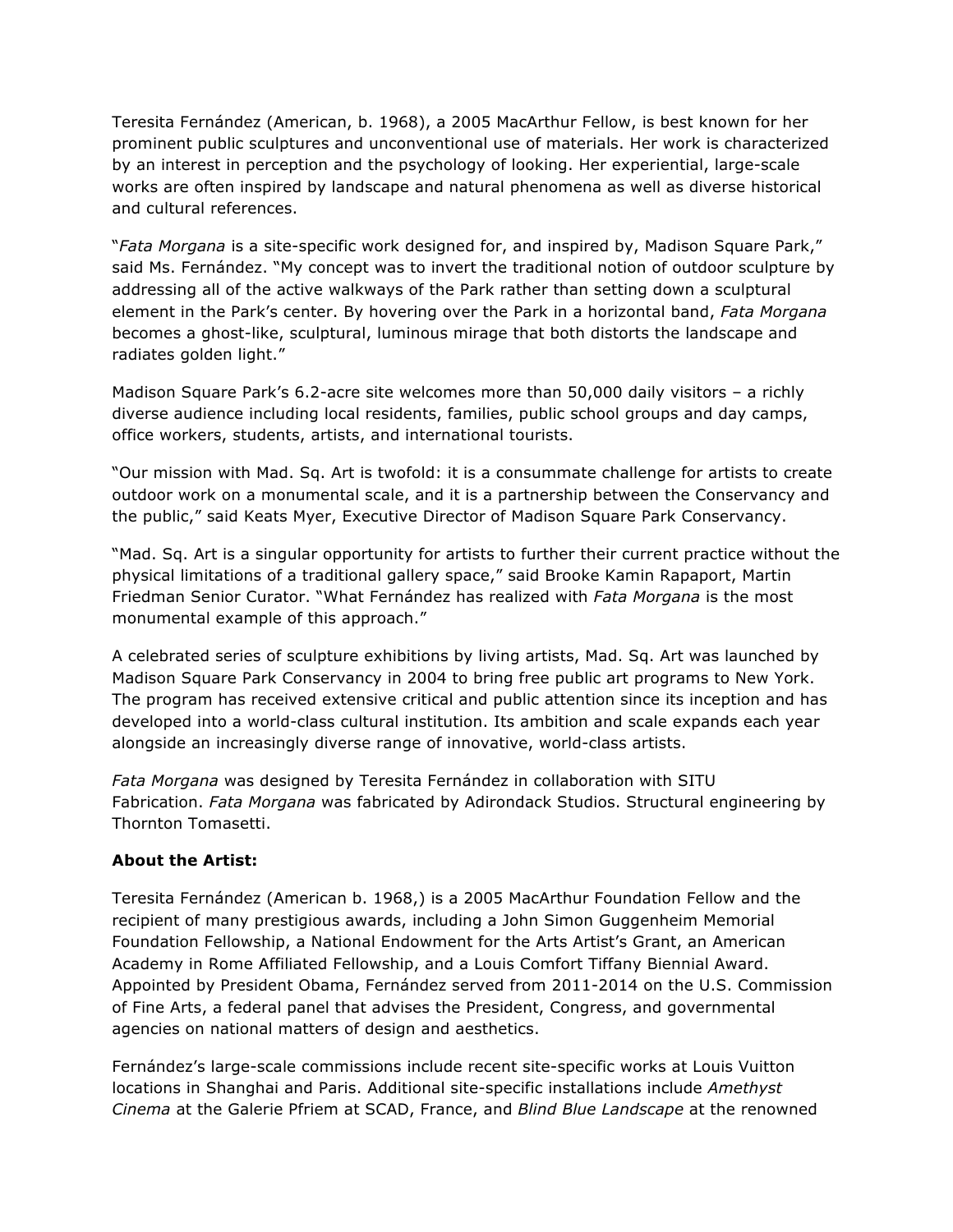Bennesee Art site in Naoshima, Japan. Fernández is the youngest artist commissioned by the Seattle Art Museum for Olympic Sculpture Park where her permanently installed work, *Seattle Cloud Cover*, allows visitors to walk under a covered skyway while viewing the city's skyline through optically shifting multicolored glass. The artist recently closed an immersive, large-scale exhibition, *As Above So Below*, which was on view at MASS MoCA through April 5, 2015.

Fernández's works are included in many prominent collections and have been exhibited extensively both nationally and internationally at The Museum of Modern Art, New York; the San Francisco Museum of Modern Art; The Museum of Fine Arts, Boston, MA; The Modern Art Museum of Ft. Worth, TX; The Smithsonian Museum of American Art, Washington, D.C.; Castello di Rivoli, Turin, Italy; The Corcoran Gallery of Art, Washington D.C.,; Centro de Arte Contemporaneo, Spain; and the Institute of Contemporary Art, Philadelphia. Fernández is currently on the board of Artpace, a non-profit, international artist's residency program. She received her MFA from Virginia Commonwealth University and her BFA from Florida International University. The artist lives and works in Brooklyn, New York.

## **About Mad. Sq. Art and Madison Square Park Conservancy:**

Mad. Sq. Art is the free, contemporary art program of Madison Square Park Conservancy. Since 2004, Mad. Sq. Art has commissioned and presented thirty premier installations in Madison Square Park by acclaimed artists ranging in practice and media. Mad. Sq. Art has exhibited works by artists including **Bill Beirne, Jim Campbell, Tony Cragg, Richard Deacon, Mark di Suvero, Rachel Feinstein, Bill Fontana, Ernie Gehr, Orly Genger, Sandra Gibson & Luis Recoder, Antony Gormley, Paula Hayes, Jene Highstein, Tadashi Kawamata, Mel Kendrick, Sol LeWitt, Olia Lialina & Dragan Espenschied, Rafael Lozano-Hemmer, Charles Long, Iván Navarro, Jacco Olivier, Roxy Paine, Rachel Feinstein, Giuseppe Penone, Jaume Plensa, Shannon Plumb, Ursula von Rydingsvard, Alison Saar, Jessica Stockholder, Leo Villareal,** and **William Wegman**.

Join the conversation on Twitter and Instagram via the hashtags **#MadSqArt**, **#TeresitaFernandez** and **#FataMorgana**. For more information on Madison Square Park Conservancy and its programs, please visit http://madisonsquarepark.org.

Major exhibition support for *Fata Morgana* is provided by Lehmann Maupin, New York and Hong Kong, and Anthony Meier Fine Arts, San Francisco.

## LEHMANN MAUPIN **ANTHONY MEIER FINE ARTS**

Substantial exhibition support for *Fata Morgana* is provided by the Jacques and Natasha Gelman Foundation. Major support for Mad. Sq. Art is provided by The Charina Endowment Fund, Toby Devan Lewis, Pentagram Design, Sorgente Group of America, Thornton Tomasetti, Tiffany & Co., The Andy Warhol Foundation for the Visual Arts, and Anonymous. Substantial support is provided by The Buhl Foundation, Irving Harris Foundation, The Sol LeWitt Fund for Artist Work, The Henry Luce Foundation, Danny and Audrey Meyer, Ronald A. Pizzuti, and The Rudin Family. Ace Hotel New York is the Official Hotel Partner of Madison Square Park Conservancy.

This project is supported in part by an award from the National Endowment for the Arts. Mad. Sq. Art is made possible in part by the New York State Council on the Arts with the